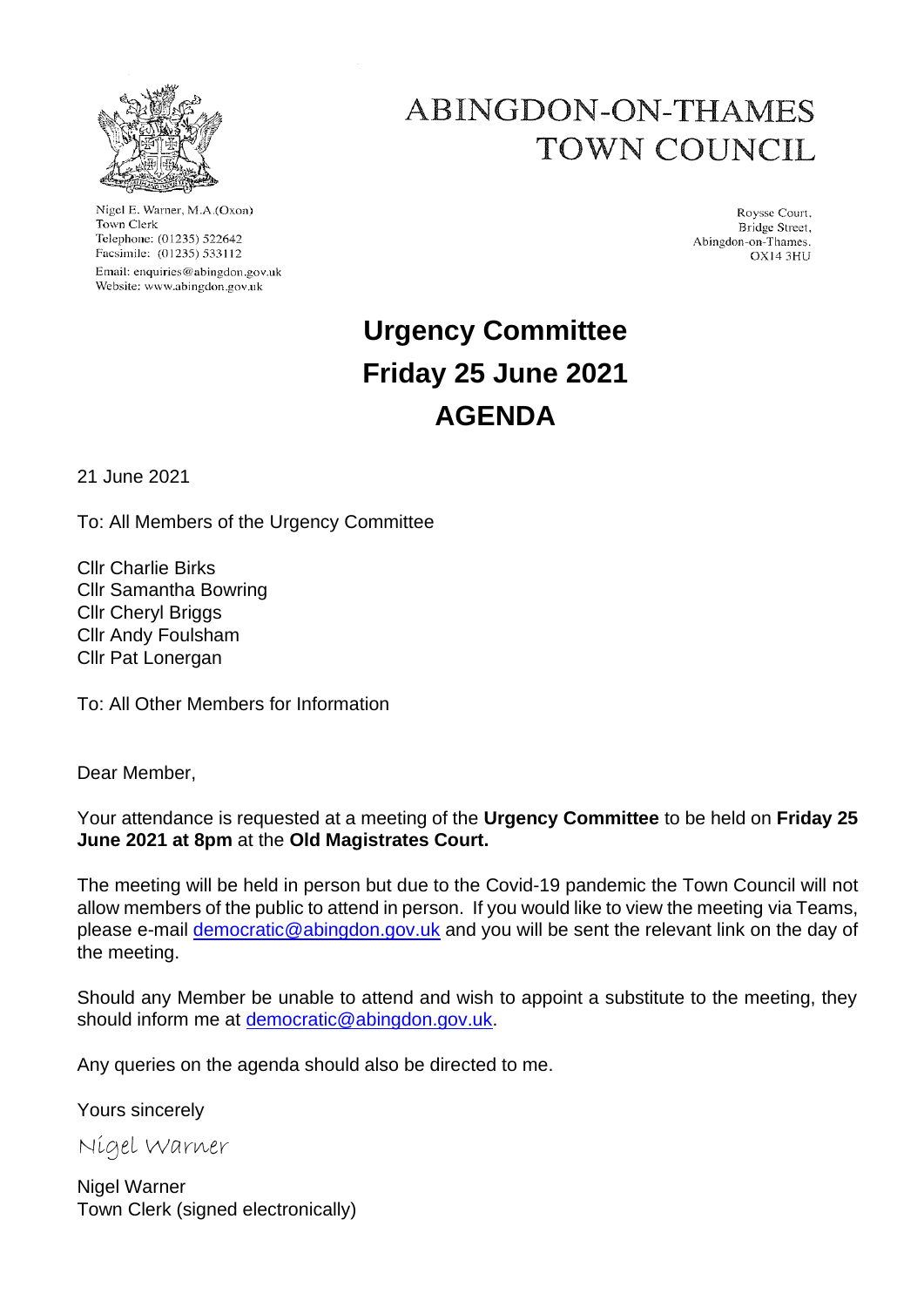## **Abingdon-on-Thames Town Council Our Vision**

To develop an inclusive community so that Abingdon is the place where everyone wants to live and where the wellbeing of residents is prioritised. In developing this community, the town will be one which is environmentally sustainable, vibrant, resilient and safe.

## **Our key objectives**

- 1. To respond effectively and speedily to the climate emergency.
- 2. To develop a resilient, sustainable town which will provide a home for residents now and in the future.
- 3. To manage the Council's assets efficiently and effectively to meet for the needs of the community now and in the future.
- 4. To work with community partners to support those who are vulnerable and in need and to create opportunities to increase social inclusivity.

## 1 **Election of Chair**

To elect a Chair for the committee.

## 2 **Election of Vice-Chair**

To elect a Vice-Chair for the committee.

## 3 **Apologies**

To receive any apologies for absence and nominated substitutes.

## 4 **Declarations of interest**

To receive any declarations of interest from Members in relation to any items to be considered at the meeting in accordance with the Local Code of Conduct.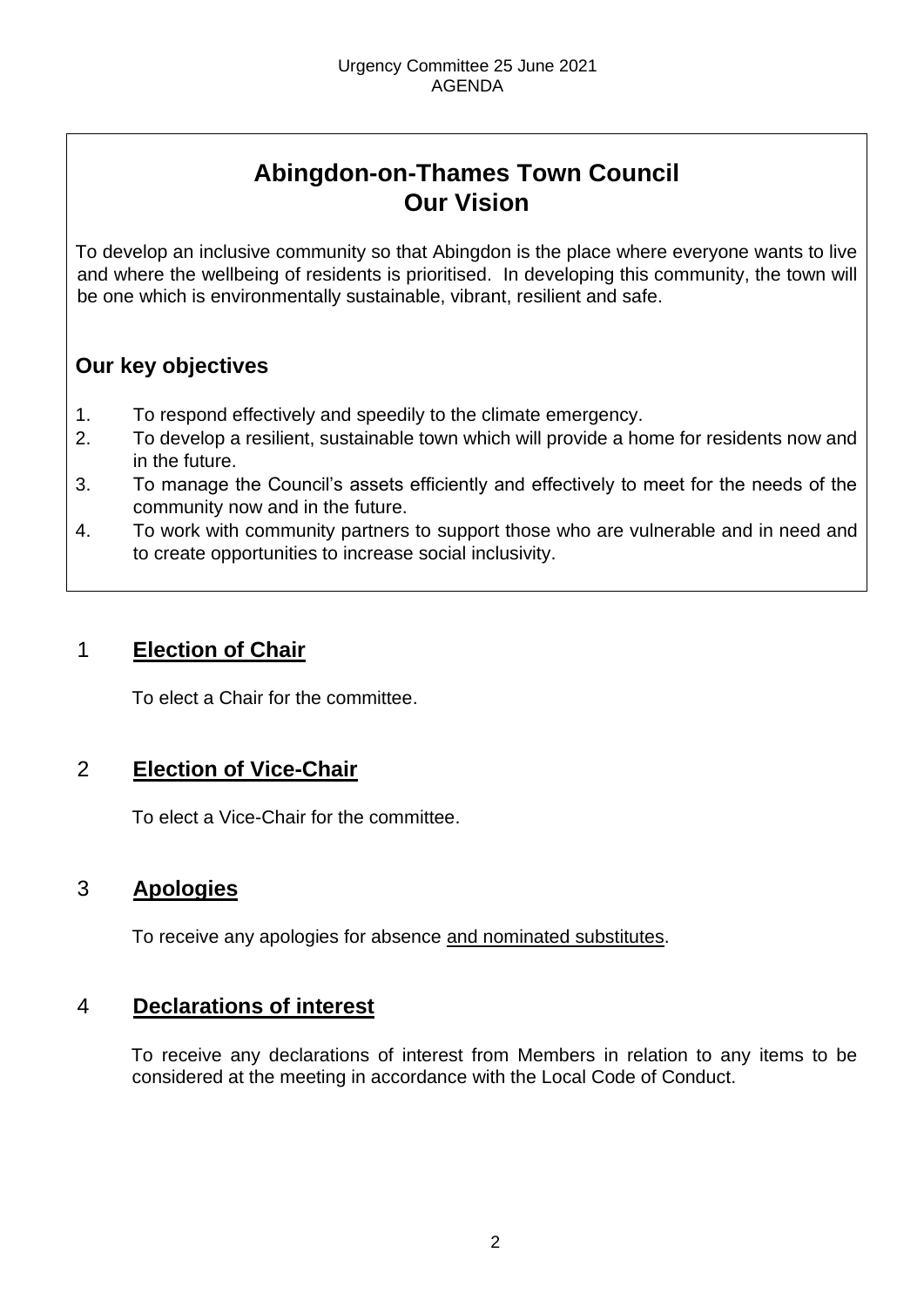## 5 **Items referred from advisory committees for consideration**

To consider any matters referred from Town Council advisory committees as listed below:

Guildhall Advisory Committee 20 May 2021

Personnel Advisory Committee 28 May 2021

Communications Review Working Group 1 June 2021

Planning Advisory Committee 7 June 2021

Amenities and Recreation Advisory Committee 9 June 2021

Covid Response Working Group 14 June 2021

Traffic Advisory Committee 16 June 2021

## 6 **Exclusion of the public, including the press**

#### *The Chair will move:*

*That in accordance with section 1 (2) of the Public Bodies (Admissions to Meetings) Act 1960 (as extended by Section 100 of the Local Government Act 1972), the public (including the press) be excluded from the meeting because of the confidential nature of the business to be transacted.* 

*Members will be requested to join the confidential session using a separate meeting ID.* 

## 7 **Confidential items referred from advisory committees for consideration**

To consider any confidential matters referred from Town Council advisory committees as listed below:

Guildhall Advisory Committee 20 May 2021

Amenities and Recreation Advisory Committee 9 June 2021

## 8 **Dates of future meetings**

To consider future dates for meetings of the Urgency Committee.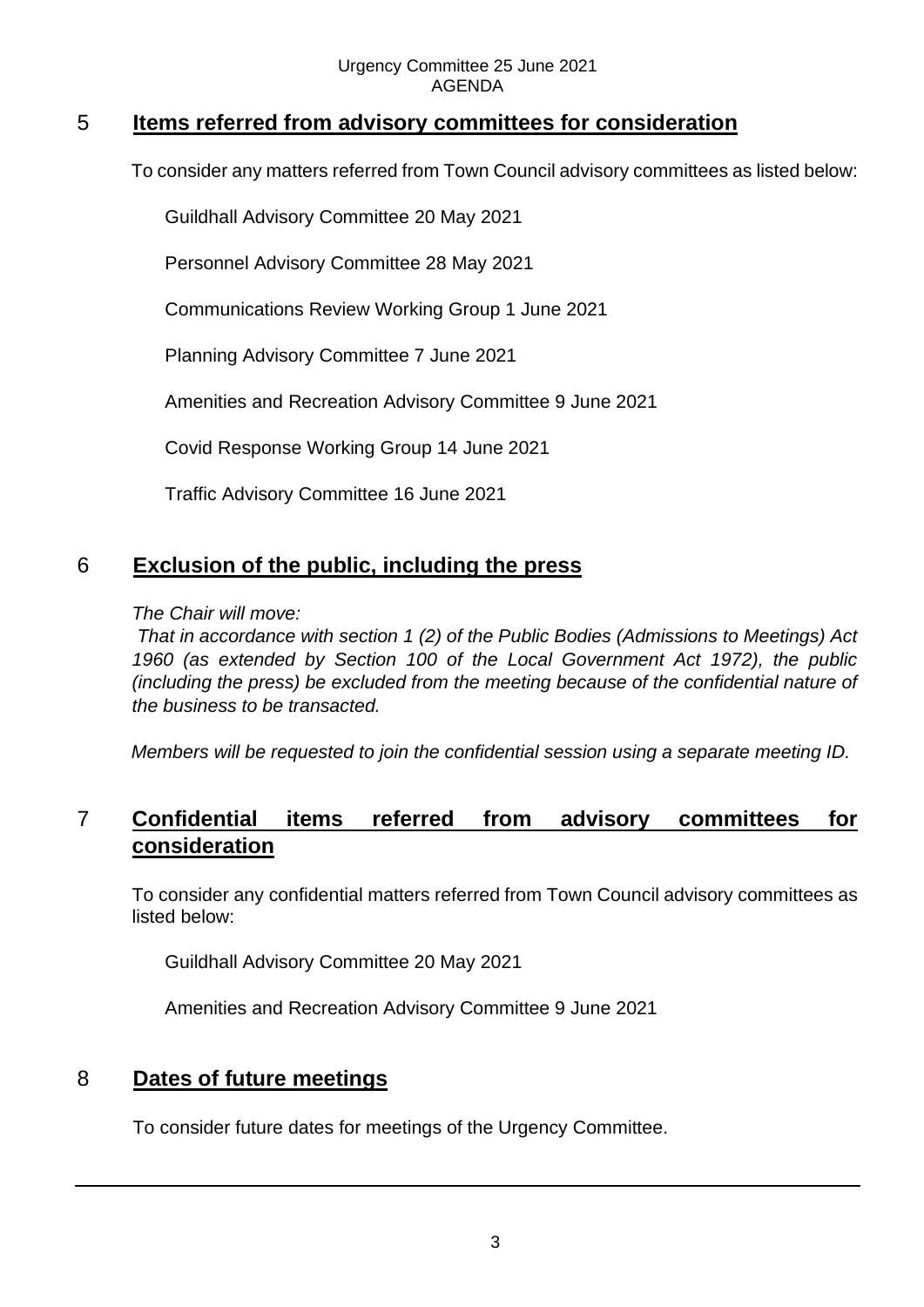#### Urgency Committee 25 June 2021 AGENDA

*The law allows members of the public and press to record meetings of the Council and its committees. Should you wish to record at any meeting which is open to the public it is requested that you inform the Town Clerk of your intention to film or record before the day of the meeting, by emailing democratic@abingdon.gov.uk or telephoning 01235 522642.* 

*For information, whilst this meeting is being hosted virtually using Microsoft Teams the Council will not be recording the meeting.*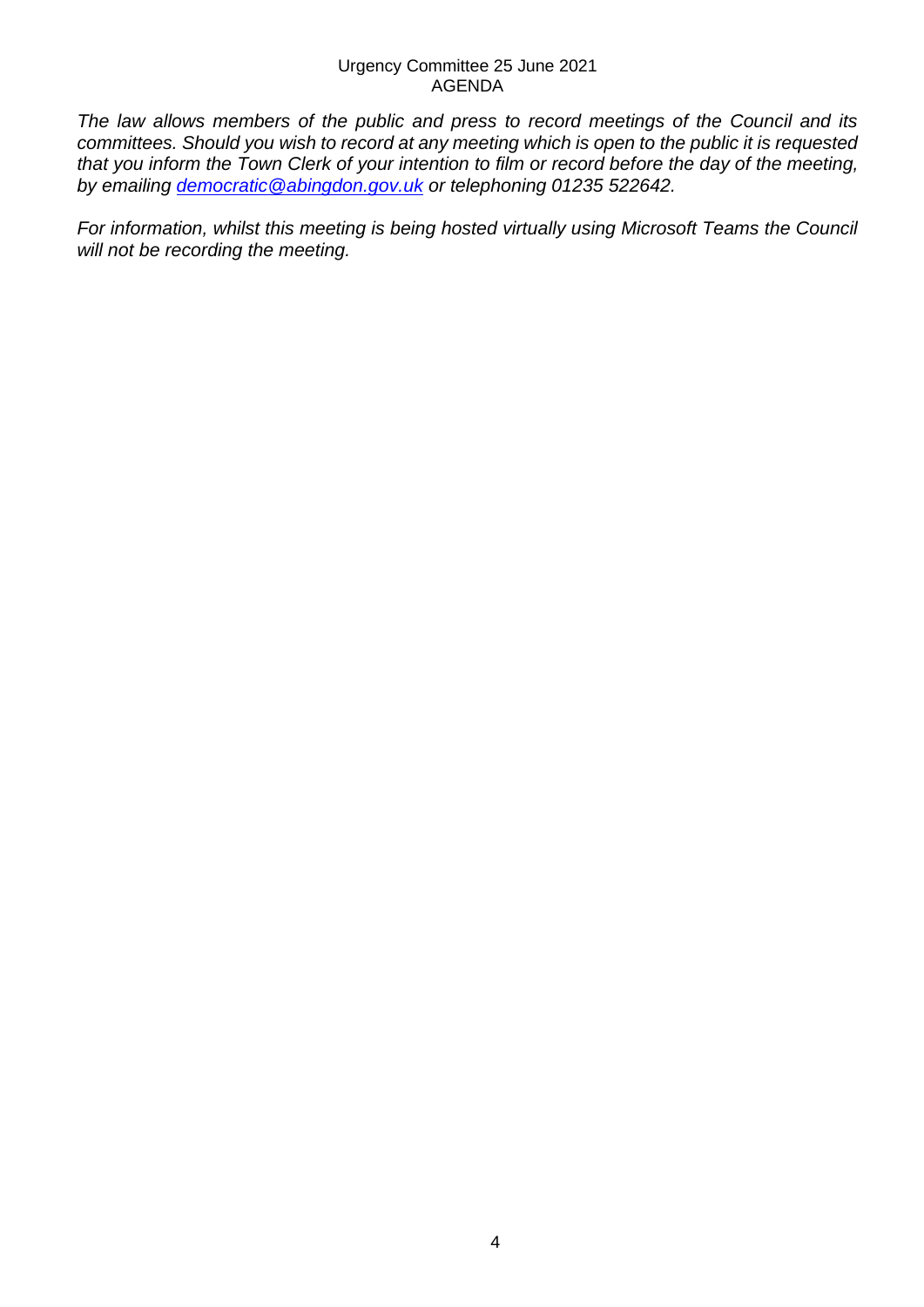#### Urgency Committee 25 June 2021 AGENDA

## **Note on Governance**

### **Context:**

At the start of the pandemic government approved the Local Authorities and Police and Crime Panels (Coronavirus) (Flexibility of Local Authority and Police and Crime Panel Meetings) (England and Wales) Regulations 2020 ("the 2020 Regulations"). These regulations enabled council meetings to take place online. However the Regulations expired on 6 May 2021. The government has not brought forward new legislation and a legal challenge in relation to the Local Government Act 1972, which if successful would have enabled virtual meetings to continue, failed.

The impact of the above is that from 7 May 2021 any meetings where decisions are taken – either by council or committees – are required to be in-person meetings.

The council has made representations to government regarding this matter as it considers this requirement to represent an unnecessary and avoidable risk to elected representatives and council officers. The council is keen to return to in-person meetings as soon as it is safe to do so but considers that councils should be able to take full advantage of modern technology to enable Councillors and the public to attend meetings virtually as well as in person.

Councils have responded in different ways to the new circumstances. At its meeting of 28 April 2021 the council decided to delegate all decision-making to an Urgency Committee comprising of 5 members. This committee will meet "in person" in accordance with the Local Government Act 1972. The council's committees will continue to meet virtually as Advisory Committees in order to discuss matters but will not make decisions; all committee recommendations will be referred to the Urgency Committee.

These arrangements have been made in response to the current continuing public health emergency. The arrangements are made on a temporary basis and will be reviewed regularly.

### **Council resolution of 28 April 2021**

The full text of the Council's resolution is below:

- *1. Online attendance at Council meetings is no longer legal but the council considers that there remains a serious risk to health when meeting in person indoors. Consequently the Council delegates its powers to an Urgency Committee.*
- *2. Committees will meet online as advisory committees and will discuss business as usual. The recommendations and decisions will be advisory until they are ratified by the Urgency Committee, apart from the Planning, Highways and Consultations Committee, whose recommendations will be actioned immediately by the Town Clerk.*
- *3. Members of the public can continue to attend the advisory committee meetings via the joining link and apply to participate in the public participation section of the meeting.*
- *4. The decisions made by the urgency committee will be in accordance with the recommendations from the advisory committees and not changed without a material reason.*